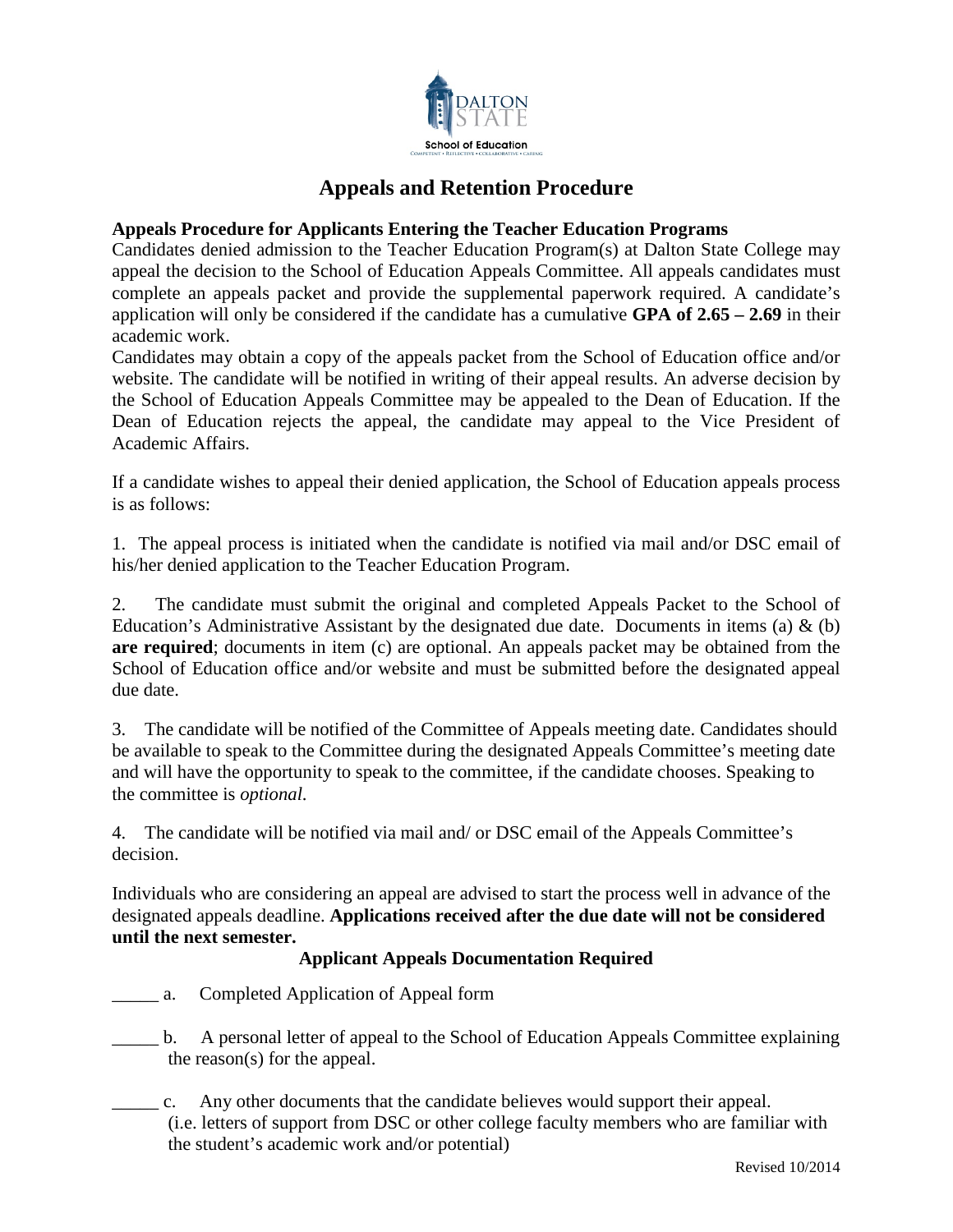#### **Appeals Procedure for Blocks I, II, III, or Summer Block Early Childhood Teacher Education Candidates and PES I, II, III Secondary Education Teacher Candidates**

One important goal of the Teacher Education Programs is to ensure and maintain the Teacher Education Program standards. The following standards must be met by all candidates in the Teacher Education programs in order for candidates to continue:

- 1. maintain a GPA of 2.7 or higher
- 2. completion of all Teacher Education courses with a grade of C or better
- 3. maintain an Assessment of Professional Behavior Disposition(APBD) score of 3.0 or higher

(APBD scores are applicable only in Blocks/PES I, II, III, and IV)

- 4. maintain a Supervisor Assessment of Behaviors and Dispositions (SABD) score of 3.0 or higher (SABD scores are applicable in Blocks/PES II, III, IV only)
- 5. maintain the following required Teacher Candidate Observation Instrument (TCOI) rating:

**Block II** – must maintain a TCOI rating of 2.0 or above **Block III** – must maintain a TCOI rating of 2.5 or above **Block IV** – must maintain a TCOI rating of a 3.0 or above

6. meet the Professional Growth plan, if developed and implemented

7. adhere to the Code of Ethics of the Professional Standards Commission (Code of Ethics listed on: http://www.white.k12.ga.us/ethics.html)

At the end of each semester (Blocks I, II, III, ECE Summer Block(s), PES I, II, III, IV), a candidate who does not meet the requirements listed above will not be retained in the Teacher Education Program(s). Dismissal may be immediate. Candidates who are dismissed from the Teacher Education Program(s) may appeal the decision to the School of Education's Appeals Committee. In order to appeal, candidates must complete an appeals packet and provide the supplemental paperwork required. Candidates may obtain a copy of the appeals packet from the School of Education office and/or website. The candidate will be notified in writing of their appeal results. An adverse decision by the School of Education Appeals Committee may be appealed to the Dean of Education. If the Dean of Education rejects the appeal, the candidate may appeal to the Vice President of Academic Affairs.

If a candidate wishes to appeal their dismissal, the School of Education appeals process is as follows:

1. The appeal process is initiated when the candidate is notified of his/her failed requirements within the Teacher Education Program via mail and/or DSC email.

2. The candidate must submit the original and completed Appeals Packet to the School of Education by the designated due date. Documents in items (a) & (b) **are required**; documents in item (c) are optional. An appeals packet may be obtained from the School of Education office and/or website and must be submitted before the designated appeal due date.

3. The candidate will be notified of the Committee of Appeals meeting date. Candidates should be available to speak to the Committee during the designated Appeals Committee's meeting date and will have the opportunity to speak to the committee, if the candidate chooses. Speaking to the committee is *optional*.

4. The candidate will be notified via mail and/ or DSC email of the Appeals Committee's decision.

Individuals who are considering an appeal are advised to start the process well in advance of the designated appeals deadline. **Applications received after the due date will not be considered.**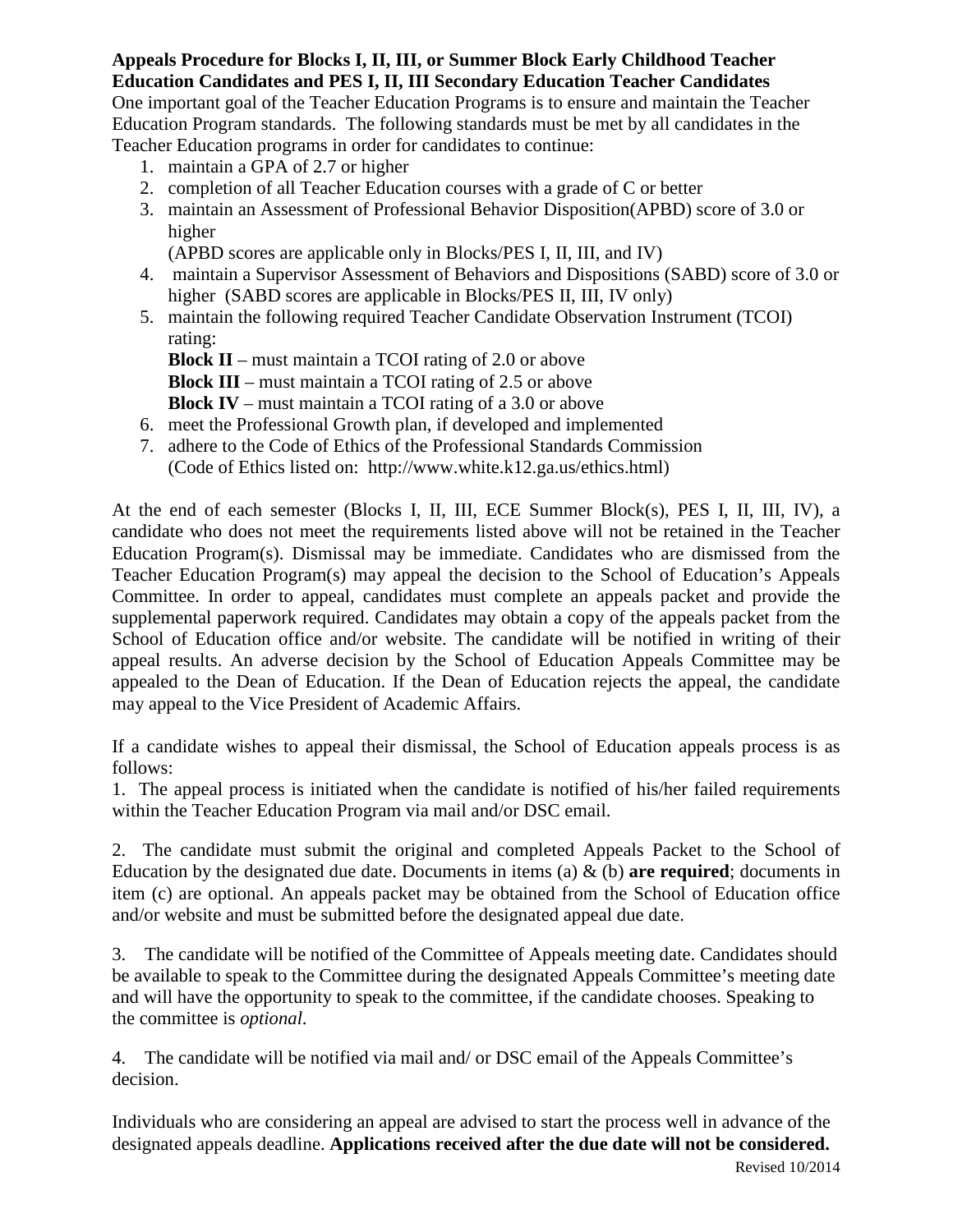# **Retention Appeals Documentation Required**

- \_\_\_\_\_ a. Completed Application of Appeal form
- \_\_\_\_\_ b. A personal letter of appeal to the School of Education Appeals Committee explaining the reason(s) for the appeal.
- \_\_\_\_\_ c. Any other documents that the candidate believes would support their appeal. (i.e. letters of support from DSC or other college faculty members who are familiar with the student's academic work and/or potential)